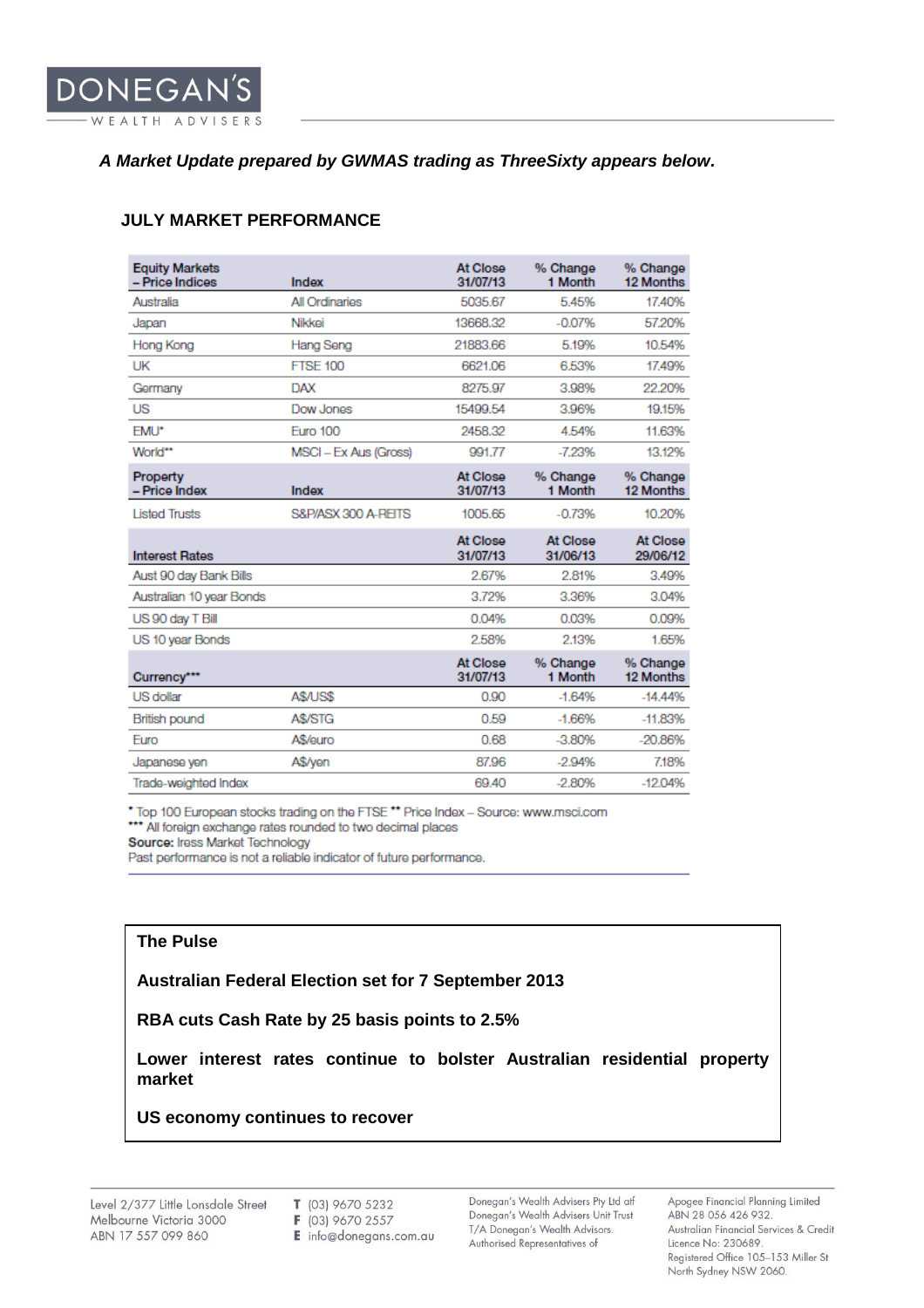### **Global economies**

Global economic data, although mixed in July, continued to show some positive signs of recovery across global economies.

Of the major markets last month, the US continued to show signs of recovery while the Eurozone also gave early signs of improvement. China remained challenged by the overheating in its property market and the growing need to realign its economy to be more consumer lead.

# **US**

In the second quarter of 2013, the US recorded a growth rate of 1.7%, which was largely in line with forecasts.

Last month US data continued to point to a sustainable recovery, with housing prices posting positive results across all the 20 major capital cities. Unemployment contracted to 7.4%, from 7.6% in June, and inflation remained benign at 1.8%.

These results have been further reflected in the positive momentum of the US dollar (USD) and higher bond yields over the past 12 months. However, the USD and bond yields steadied in July following comments from the Federal Reserve (The Fed) Chairman on the dialling down of quantitative easing (QE3), and the likelihood of short term interest rates remaining at current levels until 2015.

From a housing perspective, the May S&P/Case-Shiller House Prices index increased by 12.2% year-on-year for the 20 major cities. A surprising aspect of this increase has been the recent buying from the institutional market that has been seeking investment opportunities. And given the pent up demand for housing, the higher mortgage rates following recent bond rate rises are unlikely to have an immediate impact on demand.

In July, consumer confidence rose to its highest level in six years. This result was largely due to the increase in personal wealth tied to higher property values and [stock portfolios,](http://www.bloomberg.com/quote/SPX:IND) which are keeping consumer confidence elevated and consumers spending.

The July unemployment rate declined to 7.4%, with a net gain of 165,000 jobs being created. While the US unemployment rate is better than it was during the financial crisis, it's still high in comparison to the average rate seen over the past couple of decades.

While researchers are seeking reasons for the slow job market recovery, economists say fastchanging technology and a mismatch between workers' skills and employers' needs may be to blame for the slow recovery in the US job market.

# **Europe**

Over to Europe, there have been some positive early signs of an improvement in the economy. The Flash Eurozone Manufacturing Purchasing Managers' Index (PMI) increased to 50.1 in July, up from 48.8 in June and reaching a 24-month high. Manufacturers in the Eurozone reported that new orders increased for the first time since May of 2011, and that job losses during July were the lowest since March 2012.

France, the second-biggest economy in the Eurozone, entered recession in the first quarter of 2013, but recent data is showing a steady improvement. The French retail PMI rose for the fourth month in a row in July. Additionally, the rate of growth over the last four months has been the fastest since October 2011.

F (03) 9670 2557

 $E$  info@donegans.com.au

Donegan's Wealth Advisers Pty Ltd atf Donegan's Wealth Advisers Unit Trust T/A Donegan's Wealth Advisors. Authorised Representatives of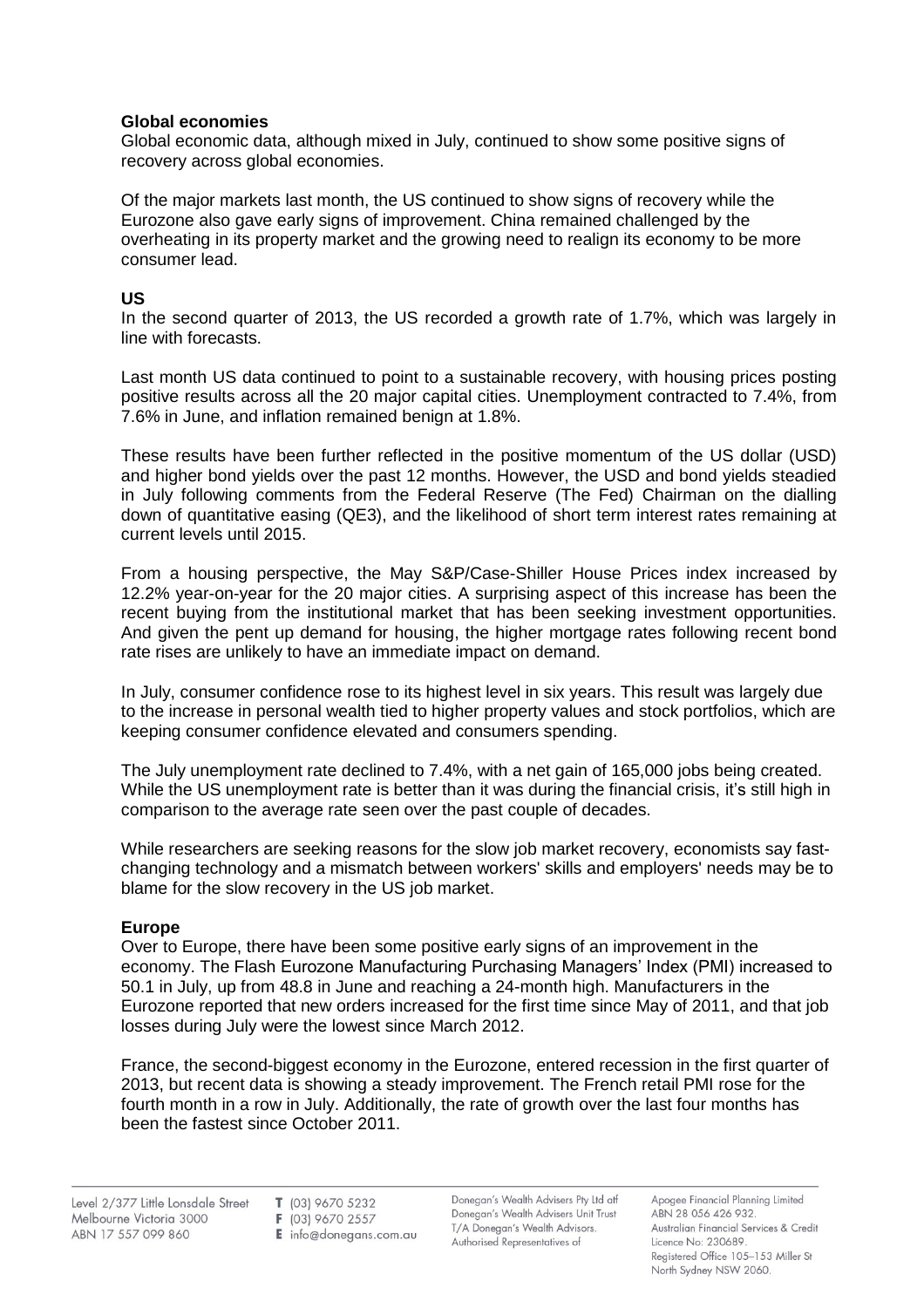Germany's retail sector recorded a third successive month of rising sales in July, the longest run of growth for a year. What's more, the rate of expansion accelerated further, to be the fastest since January 2011.

# **China**

The recent global uncertainties and weakening domestic demand in China have seen the Organisation for Economic Co-operation and Development (OECD) cut its forecast for 2013 economic growth to 7.8% from 8.5%.

The Chinese economy grew 7.5% year-on-year in the June quarter, in line with expectations, but down from the forecast 7.7 %. While this was the second straight quarter of slowing growth, the slowdown may not be as severe as some had feared. However, there remains considerable uncertainty about the outlook for the world's second biggest economy.

The government's official growth target for 2013 is 7.5%, and while this is impressive by world standards it would be the slowest pace seen in China for the last 23 years.

China's manufacturing sector activity slowed further in July, with new factory orders deteriorating at a faster than expected pace. The so-called "flash" version of HSBC's Chinese manufacturing Purchasing Managers' Index dropped to 47.7 in July, down from [48.2 in](http://www.marketwatch.com/story/china-factory-activity-data-weaken-in-june-2013-06-30) June and at an 11-month low. However, this was in contrast to the official Government July PMI that showed a positive increase to above 50.

### **Asia region**

Over in the East, Japan recorded its first fall in industrial production in five months, largely reflected by manufacturers trying to avoid inventory build-up. However, manufacturers have forecast a brisk pick-up in July.

In employment news, Japan recorded its best levels of unemployment and job availability since 2008, with the unemployment rate falling to 3.9% in July. These figures bode particularly well for private spending Prime Minister Abe has sought to trigger by increasing economic activity through aggressive monetary and fiscal stimulus.

The Yen marginally appreciated against the USD through July and appreciated 2.9% against the Australia dollar (AUD).

### **Australia**

In domestic news, the two top stories have been the announcement of the 2013 Federal Election, which will be held on 7 September, and the latest rate cut by the Reserve Bank of Australia (RBA) that saw interest rates lowered by 25 basis points to 2.5%.

In other news, the minutes from the RBA's July meeting indicate that although committed work in mining investment was likely to remain at relatively high levels for some quarters, it may have already peaked - with employment levels declining. The concern remains in the ability of the non-mining business investment to fill this anticipated decline in mining capital expenditure. At the moment, non-mining investment appears modest, although the recent decline in the AUD should provide support to the economy.

Residential property continued to be a key talking point last month, with most of Australia's major capital cities experiencing above average clearance rates. It's clear from these results that consumer confidence is improving, alongside the considerable pent up demand for housing. According to RP Data, capital city home values have increased on average by 5.6% in 2013 - with Sydney being the standout with an increase of 6.7%

F (03) 9670 2557

E info@donegans.com.au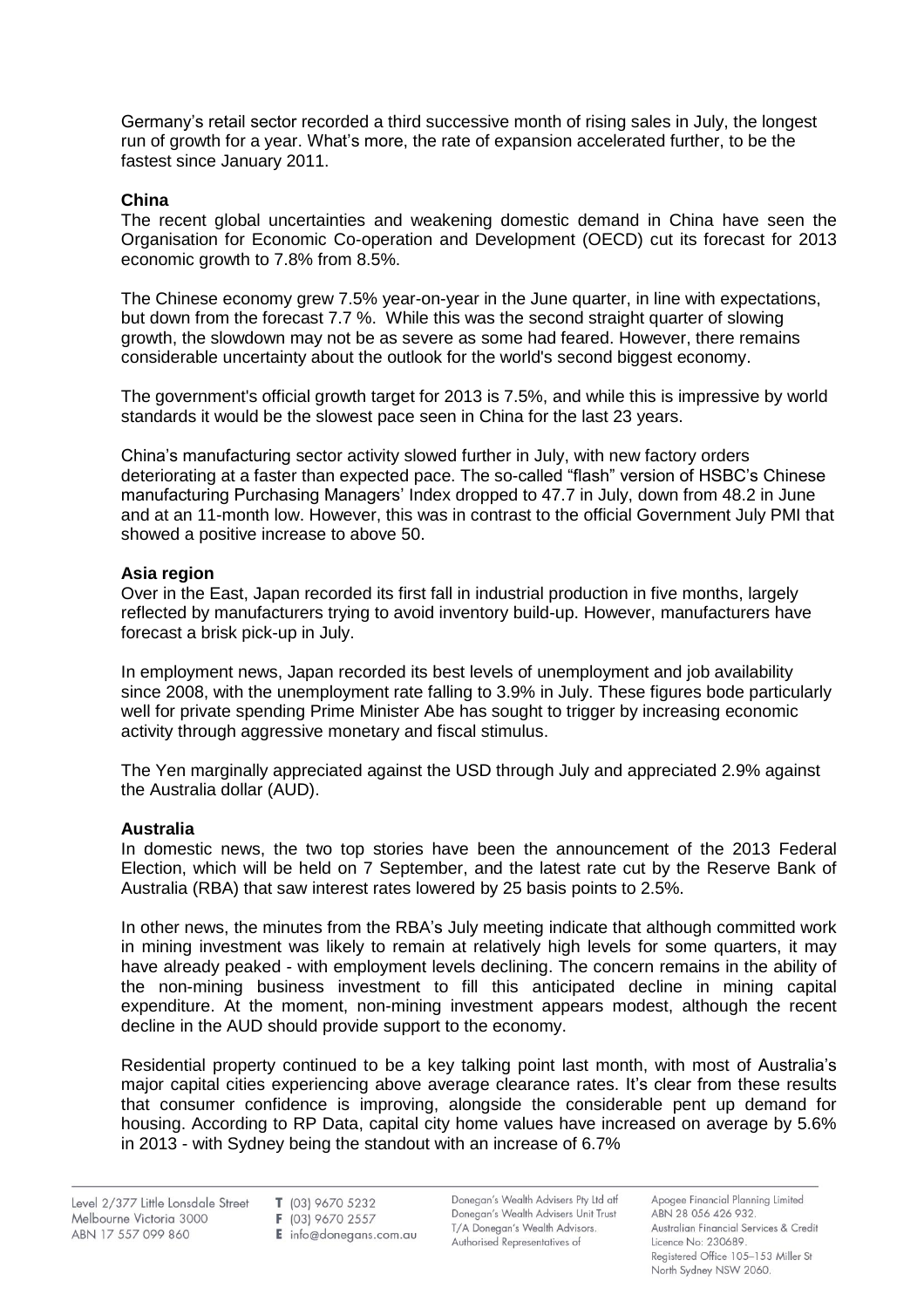While the residential housing market has improved over the last quarter, these results are inconsistent with the weaker building approvals data (-6.9%) for June.

Australian inflation data remains in the middle of the RBA target range of 2% – 3%, and was 2.4% for the financial year ending June 2013.

Unemployment increased to 5.7% in July, up from 5.6% in June, and is anticipated to remain in an uptrend given the declining employment levels in the mining sector and the sluggish nonmining sector.

In a speech to the Ahika Foundation, the RBA Governor talked down economic growth prospects. He anticipated that household savings rates were likely to remain high, and that consumption was unlikely to immediately replace the slowdown in the mining sector. However, he did indicate that mining exports were likely to remain elevated for an extended period but alongside lower employment levels across that sector.

#### **Equity markets**

With a benign FY2013 corporate reporting season ahead, the Australian equity markets continued to move back above 5000, with better prospects expected in FY2014.

US corporate earnings held up well in July, with better prospects expected through the second half of 2013.

Although the Japanese Nikkei was volatile throughout the month it reached near recent highs by the end of July.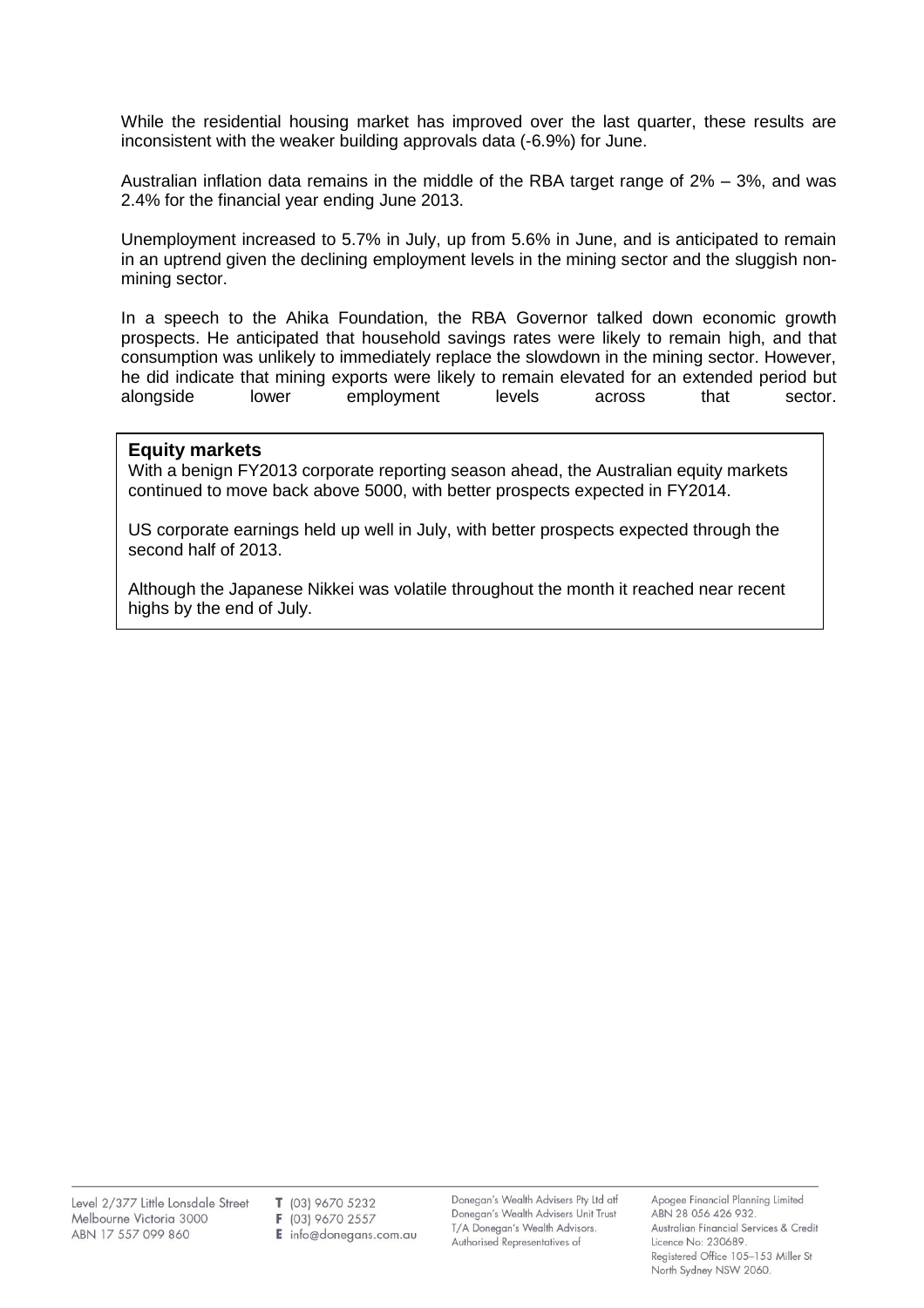#### **Australian Equities**

|            | Index/Benchmark (% pa)        | 1 Yr   | 3 Yrs  | 5 Yrs  | 7 Yrs  |
|------------|-------------------------------|--------|--------|--------|--------|
| Australian | S&P/ASX 300 Acc.              | 23.18% | 8.53%  | 4.76%  | 4.24%  |
|            | S&P/ASX 50 Acc.               | 25.82% | 10.00% | 6.28%  | 5.28%  |
|            | S&P/ASX Small Ordinaries Acc. | 4.16%  | -0.59% | -2.79% | -0.83% |

The Australian market continued to trend higher in July, with the S&P/ASX 300 Accumulation Index posting a very strong performance of 5.3%, following a negative June.

The S&P/ASX All Ordinaries Index was also higher in July, with a 5.5% rise. Over the rolling 12 month period to 31 July 2013 the index has returned 17.4%.

For the 12 months to 31 July 2013, the S&P/ASX 300 Accumulation Index posted strong gains of 23.2%, while the large market caps, comprising the S&P/ASX 50 Accumulation Index, performed even better returning 25.8%.

There was a strong shift across the Australian market sectors, from the traditionally defensive yield based sectors to the Materials, Energy and Consumer Discretionary sectors.

The resources-based Materials and Energy sectors have been serious underperformers over the past 12 months. However, in July, they posted strong relative gains, returning 9.5% and 6.4% respectively.

| <b>Sector</b>                   | 1 Mth   | 3 Mihs  | 1 Yr  |
|---------------------------------|---------|---------|-------|
| <b>Energy</b>                   | 6.4%    | 2.2%    | 10.4% |
| <b>Materials</b>                | 9.5%    | 0.3%    | 0.1%  |
| <b>Industrial</b>               | 1.7%    | $-5.4%$ | 16.0% |
| <b>Consumer Discretionary</b>   | 5.7%    | 1.3%    | 38.3% |
| <b>Consumer Staples</b>         | 1.1%    | $-8.2%$ | 23.7% |
| <b>Health Care</b>              | 4.5%    | 5.3%    | 42.2% |
| <b>Financials (ex Property)</b> | 6.3%    | $-2.2%$ | 37.8% |
| Info Tech                       | 1.4%    | $-1.3%$ | 28.9% |
| <b>Telcos</b>                   | 4.5%    | 0.4%    | 34.6% |
| <b>Utilities</b>                | 2.8%    | $-4.4%$ | 12.0% |
| <b>Property</b>                 | $-0.7%$ | $-5.3%$ | 16.6% |

The Property and Consumer Staples sectors were the worst performing sectors, in July, down -0.73% and 1.1%% respectively.

#### **Big movers this month**

Going up: Materials 9.5%% Going down: Property -0.73%%

T (03) 9670 5232 F (03) 9670 2557

E info@donegans.com.au

Donegan's Wealth Advisers Pty Ltd atf Donegan's Wealth Advisers Unit Trust T/A Donegan's Wealth Advisors. Authorised Representatives of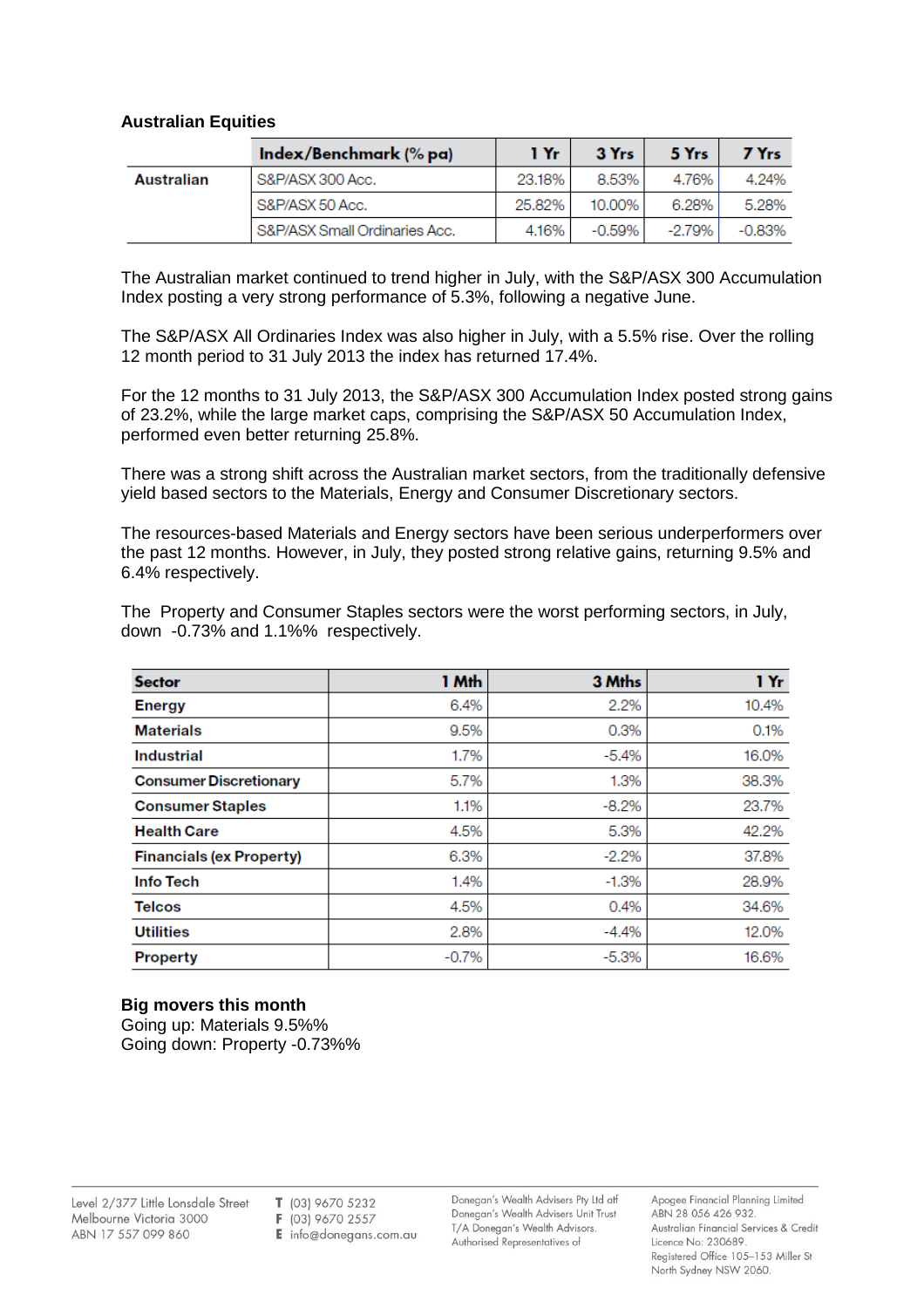# **Global equities**

|                 | Index/Benchmark (% pa)           | 1 Yr   | 3 Yrs  | 5 Yrs | 7 Yrs    |
|-----------------|----------------------------------|--------|--------|-------|----------|
| Global          | MSCI World Ex Aus Acc. (\$A)     | 22.86% | 11.62% | 4.61% | 3.84%    |
|                 | MSCI World Index Hedged (\$A)    | 43.77% | 10.64% | 3.86% | $-0.96%$ |
|                 | MSCI World Small Cap (\$A)       | 33.30% | 15.43% | 8.67% | 4.85%    |
| <b>Emerging</b> | MSCI Emerging Mkts Free          | 19.55% | 1.30%  | 1.50% | 3.11%    |
|                 | MSCI AC Far East Free (ex Japan) | 27.11% | 5.99%  | 5.51% | 4.76%    |

The MSCI World (ex-Australia) Accumulation Index was up 4.6% in July, and continued its positive run for the year, up 22.9%.

The US Dow Jones reached another all-time high in July as indications of a recovering US economy continue to gain traction. The index posted a 4% gain in July despite the increased volatility in global markets resulting from the Fed's comments.

The broader S&P500 index also posted a positive gain of 5%, and maintained the impressive 12 month returns to end July at 22.2%.

The Nikkei has been a standout performer over the past 12 months, returning 57.2% to 31 July. While the index was only marginally down 0.07% in July, the result didn't accurately reflect the volatility seen throughout the month.

### **Property**

|            | Index/Benchmark (% pa)     | 1 Yr   | 3 Yrs  | 5 Yrs | 7 Yrs     |
|------------|----------------------------|--------|--------|-------|-----------|
| Australian | S&P/ASX 300 A-REIT Acc     | 16.63% | 12.68% | 1.17% | $-3.23\%$ |
| Global     | UBS Global Investors Index | 26.98% | 13.29% | 5.20% | -0.30%    |

In July, the S&P/ASX 300 A-REIT Accumulation Index posted a -0.7% decline, a stabilisation from the recent declines in the property sector. For the three months to 31 July, the S&P/ASX 300 A-REIT Accumulation Index was down -5.3%.

On a 12 month rolling basis, property continues to underperform compared to the ASX 300 Accumulation Index as investors continue to be attracted to more cyclical sectors. The S&P/ASX 300 A-REIT Accumulation Index is up 16.6% on a 12 month basis, while the ASX 300 Accumulation Index rose 23.2%.

On a one month and one, three and seven year time horizon, global property has outperformed the Australian listed property sector, largely reflecting the improving recovery in the US property market.